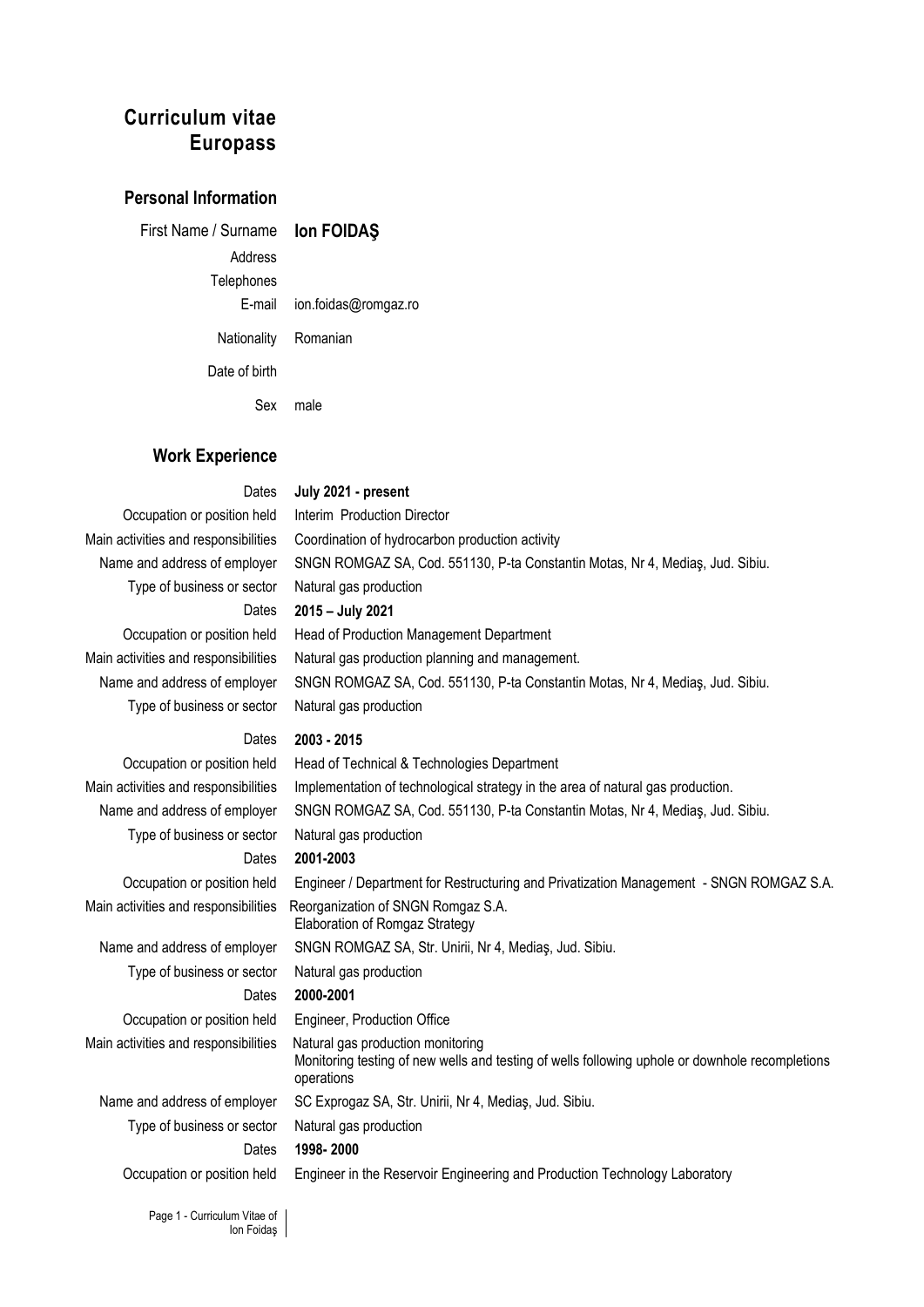#### Main activities and responsibilities Monitoring well stimulation and sand control operations

Type of business or sector Natural gas production and transmission

Type of business or sector Well drilling

# **Teaching experience**

Type of business or sector Higher technical education Occupation or position held Associate Professor

Type of business or sector Higher technical education

# **Education and training**

#### Dates **2008 - 2011**

#### Title of qualification awarded Doctoral Degree in Engineering Sciences, Mining, Oil and Gas

Principal subjects / occupational skills covered Underground Hydraulics, Well Drilling, Petroleum Production, Reservoir Exploitation Project Management, Planning and Design of Laboratory Testing PhD dissertation title: *Contributions to pressure balancing optimization while drilling through gas production layers*; scientific coordinator - University Professor PhD Engineer Lazar Avram

Foundations of Management, Foundations of Marketing, Human Resources Management,

Name and type of organisation providing education and training

#### Dates **2007 - 2009**

#### Title of qualification awarded Master Degree in Petroleum Industry Management

Oil and Gas University Ploieşti

Principal subjects / occupational skills covered

> Name and type of organisation providing education and training

for Petroleum Industry, Feasibility Studies, Economic-Financial Analysis, Regulations Oil and Gas University Ploieşti

#### Dates **2006 - 2007**

# Principal subjects / occupational skills covered

Title of qualification awarded Master degree in environmental science

Environment impact assessment, Environment chemical polutants, Environment radioactivity, Applied ecology, awater sources protection, Environment policy, Technological risk.

promotional Strategies, Quality System, Operating and Strategic management, Information technology

Well investigation Name and address of employer SNGN ROMGAZ SA, Str. Unirii, Nr 4, Mediaş, Jud. Sibiu. Type of business or sector Natural gas production and transmission Dates **1993- 1998** Occupation or position held Engineer in the Production and Production Dispatch Office Main activities and responsibilities Gas production and transmission dispatching for Romgaz Regie . Name and address of employer Regia Autonomă de Gaze Naturale ROMGAZ RA, Str. Unirii, Nr 4, Medias, Jud. Sibiu.

#### Dates **1989-1993**

Occupation or position held Engineer – head of well drilling team Main activities and responsibilities Coordination of well drilling team activity Name and address of employer Schela de Foraj Mediaş, Piaţa Regele Ferdinand nr 15, Medias, jud. Sibiu

#### Dates **2015 -present**

Occupation or position held Lecturer, Department of Industrial Engineering and Management Main activities and responsibilities Holding university courses in specialization: Transport, Storage and Distribution of Hydrocarbons and Natural Gas Engineering and Management Name and address of employer Lucian Blaga University, Sibiu, Faculty of Engineering, Victoriei Blvd., No.10, Sibiu, 550024 Dates **2005 - 2015**

Main activities and responsibilities Holding university courses in specialization: Transport, Storage and Distribution of Hydrocarbons Name and address of employer Lucian Blaga University, Sibiu, Faculty of Engineering, Victoriei Blvd., No.10, Sibiu, 550024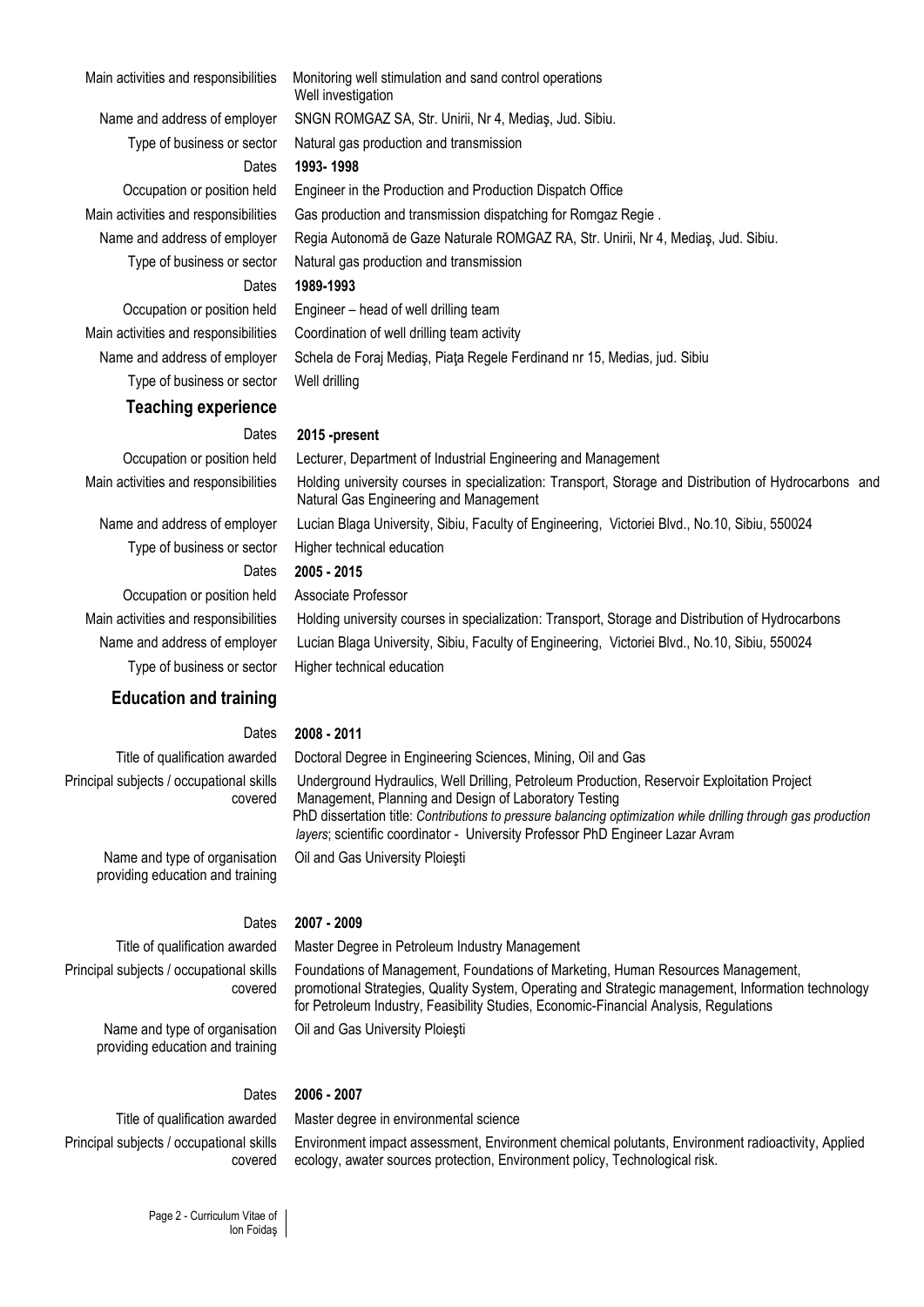Name and type of organisation providing education and training

"Babes-Bolyai" University, Cluj Napoca.

### Dates **1984 - 1989**

covered

Title of qualification awarded Engineering Degree **(**master degree level**),** specialized in Well Drilling and Oil and Gas Reservoir Production

> Well Drilling, Oil and Gas Production, Underground Hydraulics, Well Investigation and Testing, Oil and Gas Reservoirs Production Engineering, Geology, Geophysics, Petroleum Equipment, Production Simulation

Name and type of organisation providing education and training

Principal subjects / occupational skills

Oil and Gas University Ploieşti

#### Dates **1979 - 1983**

networks,

Title of qualification awarded Bachelor degree**,** electrotechnical profile

High School No. 3 Câmpina, Prahova County

Principal subjects / occupational skills covered

Name and type of organisation providing education and training

# **Personal skills and competences**

#### **2021**

Certificate of Attendance : *Leadership*, issued by Ascendis **2019** Certificate of Attendance :*Risk Management in Organizations*, issued by Infinity Business Center **2015**

Electrotechnics, Electrical machines and apparatus , Electric power plants, electric sub-stations and

Certificate of Attendance :*Risk Management*, issued by Expert Aktiv Group SRL **2015**

Certificate of Attendance : *Manager Cours*, issued by SC Expert Aktiv Group SRL

**2015**

Certificate of Attendance*Lean Six Sigma Green Belt Training*, issued by IASSC Accredited Training Assosciate

#### **2014**

Certified as **EXPERT** by the National Agency for Mineral Resources in the field of:

- elaboration/expert audit of geological, technical, and technical-economic documents elaborated for petroleum operations;
- expert audit, conduct/management of all activities related to geological survey of petroleum resources
- petroleum operations related to supervision of high risk petroleum works.

#### **2014**

Certificate: *Process Management and Implementation of ISO 9001:2008 Training Course*, issued by Quasaro

#### **2012**

Certificate of Attendance *Gas Reservoirs Production Management Employing High Performance Technics and Technologies*, Mediaş, Sibiu issued by SPE -Rom

#### **2011**

Certificate of Attendance*The Second Unconventional Gas Reservoirs Training Course*, Campina, Prahova, issued by SPE International

#### **2011**

Certificate of Attendance*What's New in Unconventional Gas Reservoirs?*, Medias, Sibiu issued by SPE International

#### **2010**

Certificate of Completion *Cement Evaluation and Repair*, Bazna, Sibiu, issued by SPE International

#### **2009**

Certificate of Completion: *Business Risk Management* Barcelona, Spain, issued by Eulink Europe – Link Ltd. London